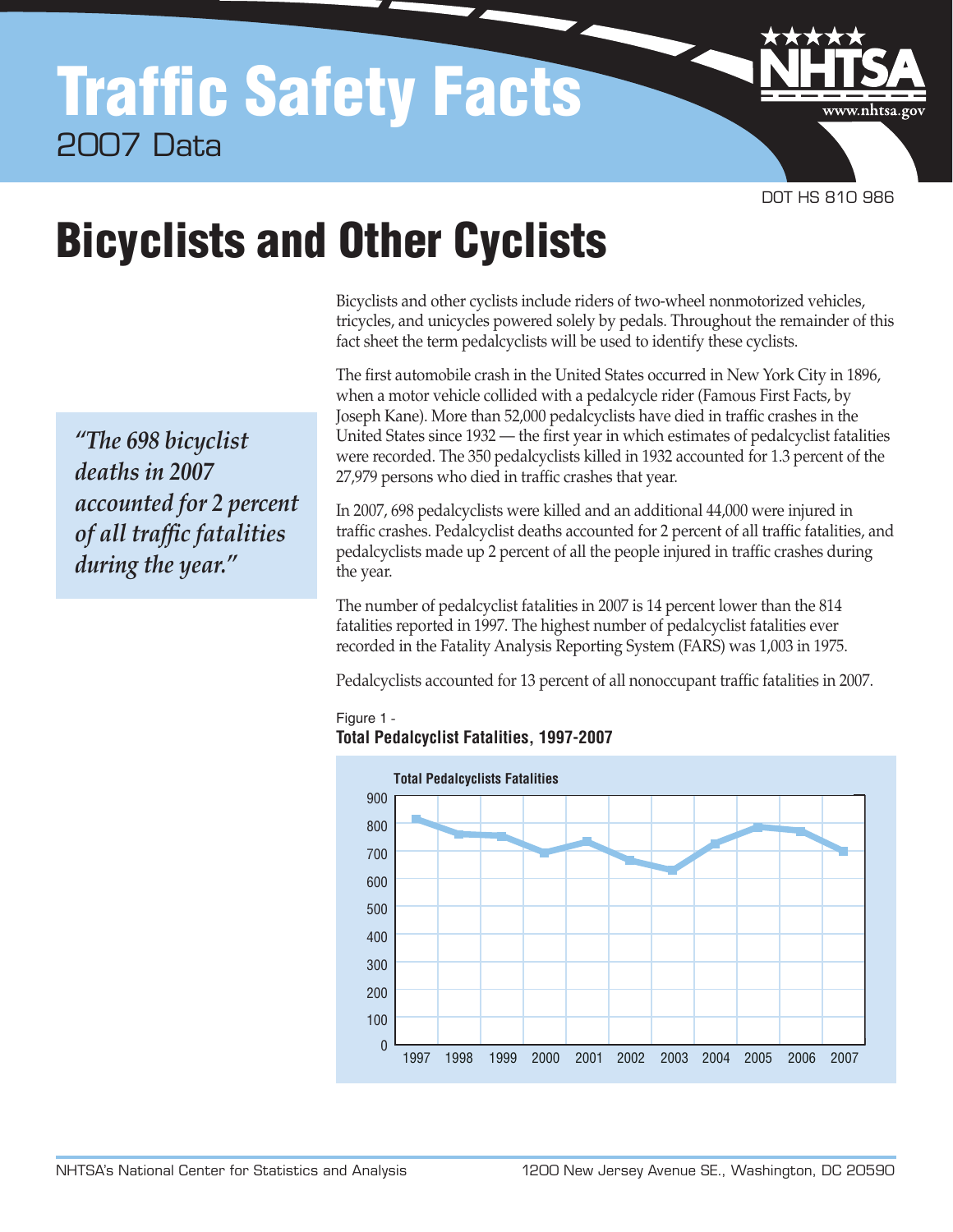| Year | <b>Pedalcyclist</b> | <b>Pedestrian</b> | <b>Other</b> | <b>Total</b> |  |
|------|---------------------|-------------------|--------------|--------------|--|
| 1997 | 814                 | 5,321             | 153          | 6,288        |  |
|      |                     |                   |              |              |  |
| 1998 | 760                 | 5,228             | 131          | 6,119        |  |
| 1999 | 754                 | 4,939             | 149          | 5,842        |  |
| 2000 | 693                 | 4,763             | 141          | 5,597        |  |
| 2001 | 732                 | 4,901             | 123          | 5,756        |  |
| 2002 | 665                 | 4,851             | 114          | 5,630        |  |
| 2003 | 629                 | 4,774             | 140          | 5,543        |  |
| 2004 | 727                 | 4,675             | 130          | 5,532        |  |
| 2005 | 786                 | 4,892             | 186          | 5,864        |  |
| 2006 | 772                 | 4,795             | 185          | 5,752        |  |
| 2007 | 698                 | 4,654             | 152          | 5,504        |  |

#### Table 1 **Nonoccupant Traffic Fatalities, 1997-2007**

 Pedalcyclist fatalities occurred more frequently in urban areas (72%), at non- intersection locations (64%), between the hours of 5 and 9 p.m. (26%), and during the months of June (11%) and September (11%).

**Age** 

 In 1997, the average age of pedalcyclists killed in traffic crashes was 31; in 2007 the average age of those killed was 40. In contrast, in 1997 the average age of those injured was 24 and the average age of those injured in 2007 was 30.

#### Table 2

#### **Average Age of Pedalcyclists Killed and Injured by Year**

| Year      | <b>Pedalcyclists Killed Average Age</b> | <b>Pedalcyclists Injured Average Age</b> |
|-----------|-----------------------------------------|------------------------------------------|
| 1997      | 31                                      | 24                                       |
| 1998      | 32                                      | 24                                       |
| 1999      | 33                                      | 24                                       |
| 2000      | 35                                      | 25                                       |
| 2001      | 36                                      | 26                                       |
| 2002      | 37                                      | 28                                       |
| 2003      | 36                                      | 27                                       |
| 2004      | 39                                      | 29                                       |
| 2005      | 39                                      | 29                                       |
| 2006      | 41                                      | 30                                       |
| 2007      | 40                                      | 30                                       |
| 1997-2007 | 36                                      | 27                                       |

 Pedalcyclists under age 16 accounted for 15 percent of all pedalcyclists killed and 29 percent of those injured in traffic crashes in 2007. By comparison, pedalcyclists under age 16 accounted for 31 percent of all those killed and 44 percent of those injured in 1997.

 Pedalcyclists age 25 and older have made up an increasing proportion of all pedalcyclist deaths since 1997. The proportion of pedalcyclist fatalities age 25 to 64 was 1.4 times higher in 2007 as in 1997 (64% and 46%, respectively).

 One-seventh (15%) of the pedalcyclists killed in traffic crashes in 2007 were between 5 and 15 years old. The pedalcyclist fatality rate for this age group in 2007 was 2.40 per million population — about 4 percent higher than the rate for all pedalcyclists (2.31 per million population). The injury rate for this age group was 281 per million population, compared with 144.2 per million population for pedalcyclists of all ages.

 *"One-seventh of the pedalcyclists killed in traffic crashes in 2007 were between 5 and 15 years old."*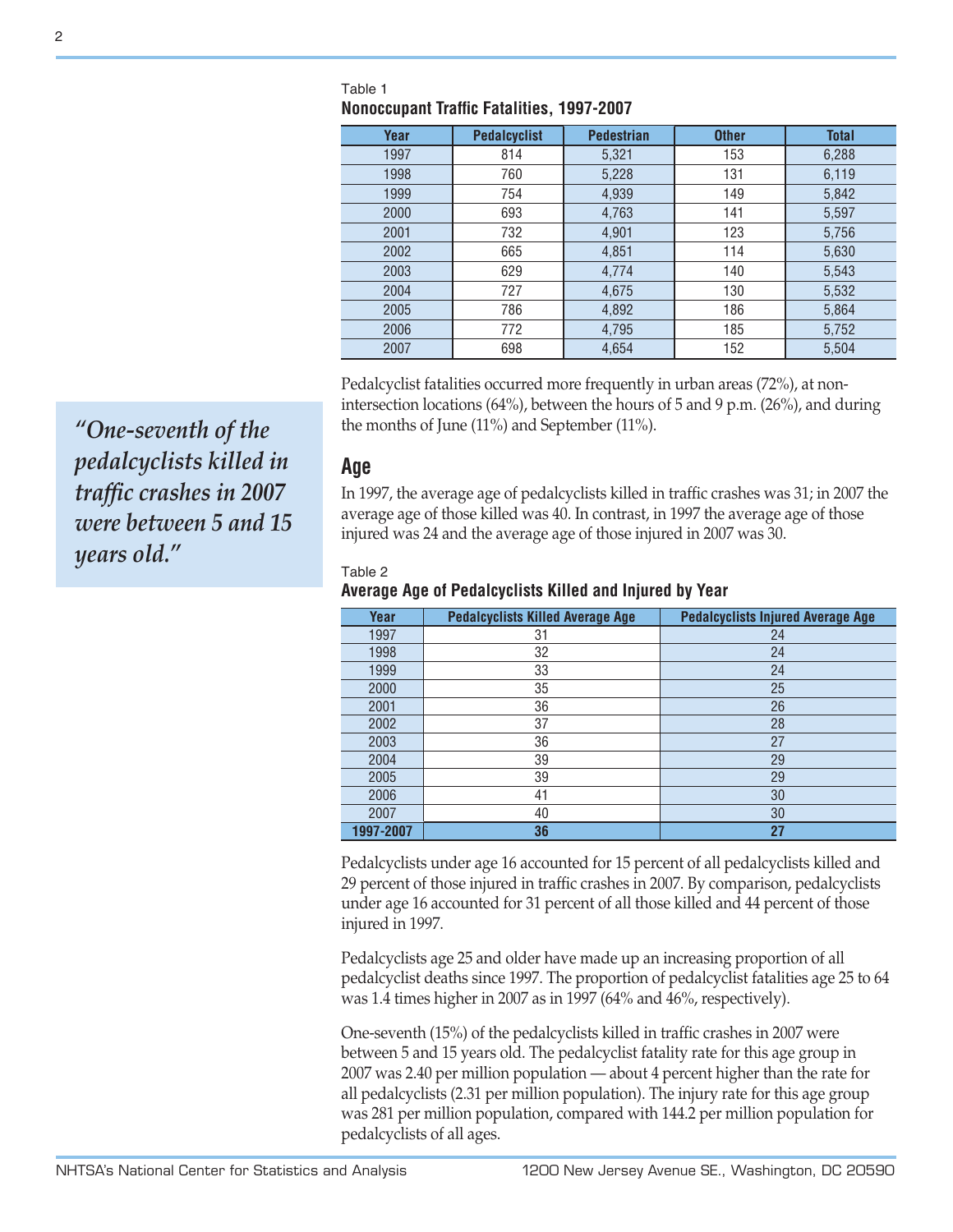## **Alcohol-Related Data**

 Alcohol involvement — either for the driver or the pedalcyclist — was reported in more than one-third of the traffic crashes that resulted in pedalcyclist fatalities in 2007. In 33 percent of the crashes, either the driver or the cyclist was reported to have a blood alcohol concentration (BAC) of .08 grams per deciliter (g/dL) or higher. Lower alcohol levels (BAC .01 to .07 g/dL) were reported in an additional 10 percent of crashes. Over one-fourth (31%) of the pedalcyclists killed had a BAC of .01 g/dL or higher, and nearly one-fourth (25%) had a BAC of .08 g/dL or higher.

## **Gender**

 Most of the pedalcyclists killed or injured in 2007 were males (88% and 83%, respectively), and most were between the ages of 5 and 44 (55% and 79%, respectively).

 In 2007, the pedalcyclist fatality rate per capita was eight times higher for males than for females, and the injury rate per capita was more than five times higher for males.

### Table 3 **Pedalcyclists Killed and Injured and Fatality and Injury Rates by Age and Sex, 2007**

 *was reported in more than one-third of all "Alcohol involvement pedalcyclist fatalities in 2007."* 

| i Guaitytiists Killou allu liijurou allu Fatality allu liijury Hatos by Ayo allu OGA, ZUU <i>r</i> |                 |                                  |                          |                 |                                  |                          |                 |                                  |                          |
|----------------------------------------------------------------------------------------------------|-----------------|----------------------------------|--------------------------|-----------------|----------------------------------|--------------------------|-----------------|----------------------------------|--------------------------|
|                                                                                                    | <b>Male</b>     |                                  | <b>Female</b>            |                 |                                  | <b>Total</b>             |                 |                                  |                          |
| Age (Years)                                                                                        | <b>Killed</b>   | <b>Population</b><br>(thousands) | <b>Fatality</b><br>Rate* | <b>Killed</b>   | <b>Population</b><br>(thousands) | <b>Fatality</b><br>Rate* | <b>Killed</b>   | <b>Population</b><br>(thousands) | <b>Fatality</b><br>Rate* |
| < 5                                                                                                | $\mathbf{0}$    | $\Omega$                         | $\mathbf{0}$             | $\overline{0}$  | $\Omega$                         | $\theta$                 | 0               | $\Omega$                         | 0                        |
| $5-9$                                                                                              | $\overline{18}$ | 10,149                           | 1.77                     | $6\phantom{1}$  | 9,701                            | 0.62                     | $\overline{24}$ | 19,850                           | 1.21                     |
| $10 - 15$                                                                                          | 69              | 12,582                           | 5.48                     | 14              | 11,997                           | 1.17                     | 83              | 24,579                           | 3.38                     |
| $16 - 20$                                                                                          | 41              | 10,966                           | 3.74                     | $\overline{5}$  | 10,411                           | 0.48                     | 46              | 21,378                           | 2.15                     |
| $21 - 24$                                                                                          | $\overline{24}$ | 8,711                            | 2.76                     | $\overline{5}$  | 8,152                            | 0.61                     | $\overline{29}$ | 16,863                           | 1.72                     |
| $25 - 34$                                                                                          | $\overline{79}$ | 20,683                           | 3.82                     | 9               | 19,908                           | 0.45                     | $\overline{88}$ | 40,591                           | 2.17                     |
| $35 - 44$                                                                                          | 99              | 21,619                           | 4.58                     | $\overline{18}$ | 21,543                           | 0.84                     | 117             | 43,161                           | 2.71                     |
| $45 - 54$                                                                                          | 132             | 21,595                           | 6.11                     | $\overline{13}$ | 22,280                           | 0.58                     | 145             | 43,875                           | 3.30                     |
| $55 - 64$                                                                                          | 86              | 15,775                           | 5.45                     | $\overline{8}$  | 16,937                           | 0.47                     | 94              | 32,712                           | 2.87                     |
| $65 - 74$                                                                                          | $\overline{42}$ | 8,887                            | 4.73                     | $\overline{4}$  | 10,465                           | 0.38                     | $\overline{46}$ | 19,352                           | 2.38                     |
| $75 - 84$                                                                                          | $\overline{17}$ | 5,313                            | 3.20                     | $\mathbf 0$     | 7,711                            | 0.00                     | 17              | 13,024                           | 1.31                     |
| $85 +$                                                                                             | 2               | 1,777                            | 1.13                     | $\overline{0}$  | 3,735                            | 0.00                     | $\overline{2}$  | 5,512                            | 0.36                     |
| Unknown                                                                                            | 7               | $\Omega$                         | $\Omega$                 | $\Omega$        | $\Omega$                         | U                        | $\overline{7}$  | $\Omega$                         | U                        |
| <b>Total</b>                                                                                       | 616             | 148,659                          | 4.14                     | $\overline{82}$ | 152,962                          | 0.54                     | 698             | 301,621                          | 2.31                     |
|                                                                                                    |                 | <b>Male</b>                      |                          | <b>Female</b>   |                                  |                          | <b>Total</b>    |                                  |                          |
|                                                                                                    |                 | <b>Population</b>                |                          |                 | <b>Population</b>                |                          |                 | <b>Population</b>                |                          |
| Age (Years)                                                                                        | <b>Injured</b>  | (thousands)                      | <b>Injury Rate*</b>      | <b>Injured</b>  | (thousands)                      | <b>Injury Rate*</b>      | <b>Injured</b>  | (thousands)                      | Injury Rate*             |
| < 5                                                                                                | $\mathbf{0}$    | 10,603                           | 1.32                     | $\overline{0}$  | 10,121                           | 0.00                     | 0               | 20,724                           | 0.67                     |
| $5-9$                                                                                              | 3,000           | 10,149                           | 274.0                    | $\mathbf{0}$    | 9,701                            | 40.94                    | 3,000           | 19,850                           | 160.1                    |
| $10 - 15$                                                                                          | 8,000           | 12,582                           | 614.6                    | 2,000           | 11,997                           | 130.9                    | 9,000           | 24,579                           | 378.5                    |
| $16 - 20$                                                                                          | 5,000           | 10,966                           | 417.1                    | 1,000           | 10,411                           | 67.55                    | 5,000           | 21,378                           | 246.9                    |
| $21 - 24$                                                                                          | 3,000           | 8,711                            | 299.9                    | 1,000           | 8,152                            | 138.8                    | 4,000           | 16,863                           | 222.0                    |
| $25 - 34$                                                                                          | 6,000           | 20,683                           | 276.2                    | 2,000           | 19,908                           | 84.42                    | 7,000           | 40,591                           | 182.2                    |
| $35 - 44$                                                                                          | 5,000           | 21,619                           | 223.8                    | 1,000           | 21,543                           | 28.88                    | 5,000           | 43,161                           | 126.5                    |
| $45 - 54$                                                                                          | 4,000           | 21,595                           | 208.1                    | $\overline{0}$  | 22,280                           | 21.20                    | 5,000           | 43,875                           | 113.2                    |
| $55 - 64$                                                                                          | 2,000           | 15,775                           | 99.21                    | 1,000           | 16,937                           | 34.03                    | 2,000           | 32,712                           | 65.46                    |
| $65 - 74$                                                                                          | 000.            | 8,887                            | 143.6                    | $\overline{0}$  | 10,465                           | 12.90                    | 1,000           | 19,352                           | 72.91                    |
| $75 - 84$                                                                                          | 1,000           | 5,313                            | 104.0                    | $\mathbf{0}$    | 7,711                            | 1.91                     | 1,000           | 13,024                           | 43.58                    |
| $85 +$                                                                                             | 0               | 1,777                            | 13.89                    | $\mathbf{0}$    | 3,735                            | 0.00                     | 0               | 5,512                            | 4.48                     |
| Unknown                                                                                            | 0               | $\overline{0}$                   | $\Omega$                 | $\Omega$        | $\Omega$                         | $\Omega$                 | 0               | $\Omega$                         | 0                        |
| <b>Total</b>                                                                                       | 36,000          | 148,659                          | 243.4                    | 7,000           | 152,962                          | 47.74                    | 43,000          | 301,621                          | 144.2                    |

\* Rate per million population.

Note 1: Fatality rates lower than 0.5 per million population are rounded to zero.

Note 2: Injuries fewer than 500 are rounded to zero.

**Source:** Population — Bureau of the Census projections. Injury data is based on the General Estimates System (GES).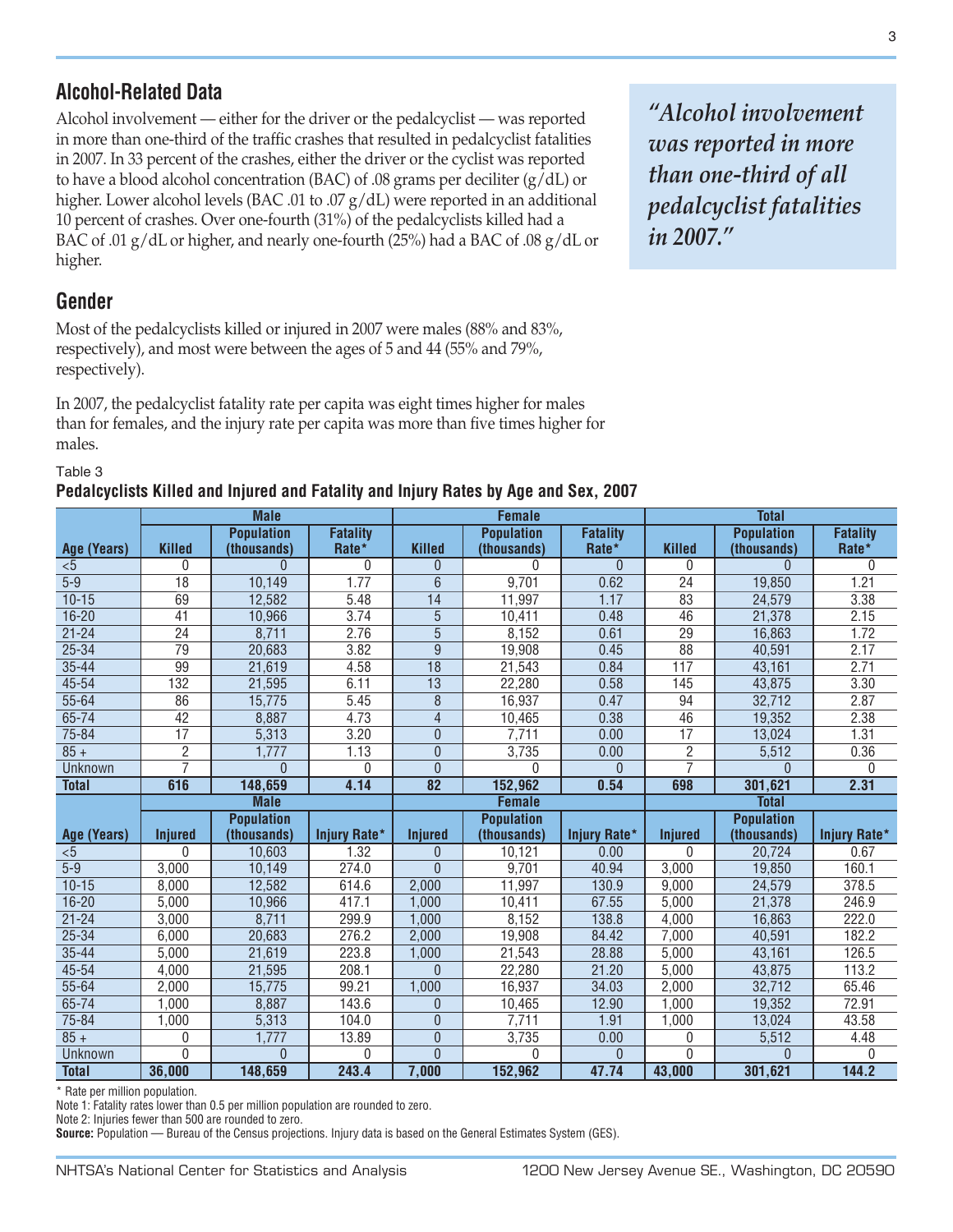### Table 4 **Pedalcyclist Traffic Fatalities and Fatality Rates by State, 2007**

|                                       | <b>Resident Population</b>      |              |                                           |                         | <b>Pedalcyclist Fatalities</b> |  |
|---------------------------------------|---------------------------------|--------------|-------------------------------------------|-------------------------|--------------------------------|--|
| <b>State</b>                          | <b>Total Traffic Fatalities</b> | (thousands)  | <b>Pedalcyclist Fatalities</b>            | <b>Percent of Total</b> | per Million Population         |  |
| <b>Alabama</b>                        | 1,110                           | 4,628        | $\overline{9}$                            | 0.8                     | 1.94                           |  |
| <b>Alaska</b>                         | 84                              | 683          | $\overline{1}$                            | 1.2                     | 1.46                           |  |
| <b>Arizona</b>                        | 1,066                           | 6,339        | $\overline{21}$                           | 2.0                     | 3.31                           |  |
| <b>Arkansas</b>                       | 650                             | 2,835        | $\overline{3}$                            | 0.5                     | 1.06                           |  |
| <b>California</b>                     | 3,974                           | 36,553       | 109                                       | 2.7                     | 2.98                           |  |
| Colorado                              | 554                             | 4,862        | $\overline{11}$                           | 2.0                     | 2.26                           |  |
| <b>Connecticut</b>                    | $\overline{277}$                | 3,502        | $\overline{4}$                            | 1.4                     | 1.14                           |  |
| <b>Delaware</b>                       | $\overline{117}$                | 865          | $\overline{0}$                            | $\mathbf 0$             | $\overline{0}$                 |  |
| <b>District of Columbia</b>           | 44                              | 588          | $\overline{1}$                            | 2.3                     | 1.70                           |  |
| <b>Florida</b>                        | 3,214                           | 18,251       | $\overline{119}$                          | $\overline{3.7}$        | 6.52                           |  |
| Georgia                               | 1,641                           | 9,545        | 16                                        | 1.0                     | 1.68                           |  |
| <b>Hawaii</b>                         | 138                             | 1,283        | $\overline{4}$                            | 2.9                     | 3.12                           |  |
| <b>Idaho</b>                          | $\overline{252}$                | 1,499        | $\overline{2}$                            | 0.8                     | 1.33                           |  |
| <b>Illinois</b>                       | 1,249                           | 12,853       | $\overline{18}$                           | 1.4                     | 1.40                           |  |
| <b>Indiana</b>                        | 898                             | 6,345        | $\overline{15}$                           | 1.7                     | 2.36                           |  |
| lowa                                  | 445                             | 2,988        | $\overline{7}$                            | 1.6                     | 2.34                           |  |
| <b>Kansas</b>                         | 416                             | 2,776        | $\overline{2}$                            | 0.5                     | 0.72                           |  |
| <b>Kentucky</b>                       | 864                             | 4,241        | $\overline{3}$                            | 0.3                     | 0.71                           |  |
| Louisiana                             | 985                             | 4,293        | $\overline{22}$                           | 2.2                     | 5.12                           |  |
| <b>Maine</b>                          | 183                             | 1,317        | $\overline{1}$                            | 0.5                     | 0.76                           |  |
| <b>Maryland</b>                       | 614                             | 5,618        | $\overline{7}$                            | $\overline{1.1}$        | 1.25                           |  |
| <b>Massachusetts</b>                  | 417                             | 6,450        | $\overline{10}$                           | 2.4                     | 1.55                           |  |
| <b>Michigan</b>                       | 1,088                           | 10,072       | $\overline{17}$                           | 1.6                     | 1.69                           |  |
| <b>Minnesota</b>                      | 504                             | 5,198        | $\overline{4}$                            | 0.8                     | 0.77                           |  |
| <b>Mississippi</b><br><b>Missouri</b> | 884<br>992                      | 2,919        | $\overline{8}$                            | 0.9                     | 2.74<br>1.53                   |  |
| <b>Montana</b>                        | $\overline{277}$                | 5,878<br>958 | $\overline{9}$                            | 0.9<br>1.4              | 4.18                           |  |
| <b>Nebraska</b>                       | 256                             | 1,775        | $\overline{4}$<br>$\overline{\mathbb{1}}$ | 0.4                     | 0.56                           |  |
| <b>Nevada</b>                         | 373                             | 2,565        | $\overline{10}$                           | 2.7                     | 3.90                           |  |
| <b>New Hampshire</b>                  | $\overline{129}$                | 1,316        | $\overline{3}$                            | 2.3                     | 2.28                           |  |
| <b>New Jersey</b>                     | 724                             | 8,686        | $\overline{13}$                           | 1.8                     | 1.50                           |  |
| <b>New Mexico</b>                     | $\overline{413}$                | 1,970        | $\overline{7}$                            | 1.7                     | 3.55                           |  |
| <b>New York</b>                       | 1,333                           | 19,298       | $\overline{51}$                           | $\overline{3.8}$        | 2.64                           |  |
| <b>North Carolina</b>                 | 1,675                           | 9,061        | $\overline{18}$                           | 1.1                     | 1.99                           |  |
| <b>North Dakota</b>                   | 111                             | 640          | $\mathbf 0$                               | $\mathbf{0}$            | $\overline{0}$                 |  |
| <b>Ohio</b>                           | 1,257                           | 11,467       | $\overline{17}$                           | 1.4                     | 1.48                           |  |
| <b>Oklahoma</b>                       | $\overline{754}$                | 3,617        | $\overline{3}$                            | 0.4                     | 0.83                           |  |
| <b>Oregon</b>                         | 455                             | 3,747        | 15                                        | 3.3                     | 4.00                           |  |
| Pennsylvania                          | 1,491                           | 12,433       | $\overline{20}$                           | $\overline{1.3}$        | 1.61                           |  |
| <b>Rhode Island</b>                   | 69                              | 1,058        | $\overline{1}$                            | 1.4                     | 0.95                           |  |
| <b>South Carolina</b>                 | 1,066                           | 4,408        | $\overline{20}$                           | 1.9                     | 4.54                           |  |
| <b>South Dakota</b>                   | 146                             | 796          | $\boldsymbol{0}$                          | $\overline{0}$          | $\mathbf{0}$                   |  |
| <b>Tennessee</b>                      | 1,210                           | 6,157        | $\overline{6}$                            | 0.5                     | 0.97                           |  |
| <b>Texas</b>                          | 3,363                           | 23,904       | $\overline{48}$                           | 1.4                     | 2.01                           |  |
| <b>Utah</b>                           | 299                             | 2,645        | $\overline{6}$                            | 2.0                     | 2.27                           |  |
| <b>Vermont</b>                        | 66                              | 621          | $\overline{0}$                            | $\mathbf{0}$            | $\mathbf{0}$                   |  |
| Virginia                              | 1,027                           | 7,712        | $\overline{7}$                            | 0.7                     | 0.91                           |  |
| <b>Washington</b>                     | 568                             | 6,468        | $\overline{14}$                           | 2.5                     | 2.16                           |  |
| <b>West Virginia</b>                  | 431                             | 1,812        | $\mathbf{1}$                              | 0.2                     | 0.55                           |  |
| <b>Wisconsin</b>                      | 756                             | 5,602        | 10                                        | 1.3                     | 1.79                           |  |
| Wyoming                               | 150                             | 523          | $\overline{0}$                            | 0                       | $\theta$                       |  |
| <b>U.S. Total</b>                     | 41,059                          | 301,621      | 698                                       | 1.7                     | 2.31                           |  |
| <b>Puerto Rico</b>                    | 452                             | 3,941        | $6\phantom{.}$                            | 1.3                     | 1.52                           |  |

**Note:** Totals may not equal sum of components due to independent rounding.<br>**Sources:** Fatalities — Fatality Analysis Reporting System, NHTSA. Population — Bureau of the Census.